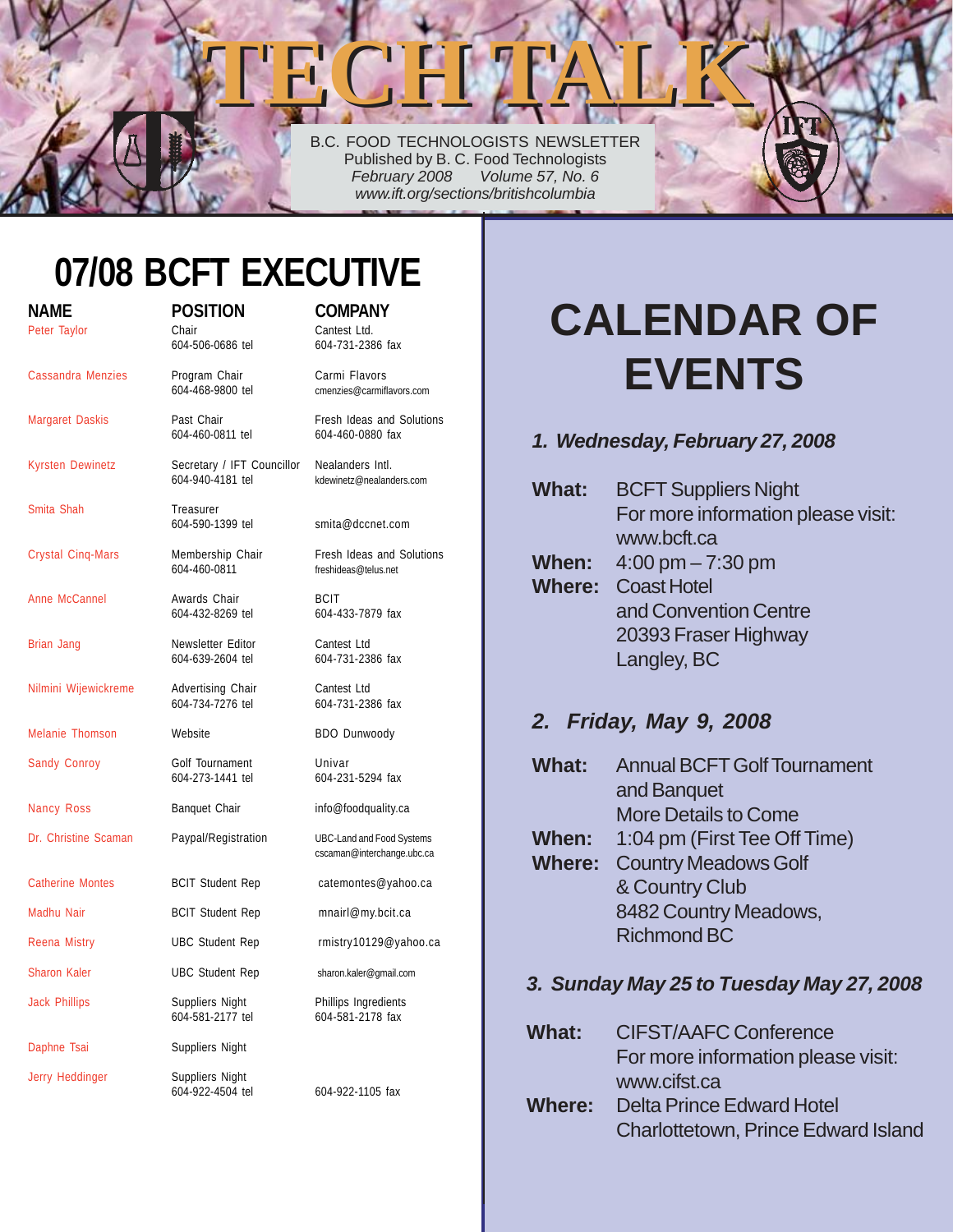## **14th Annual BCFT Suppliers' Night Set for Feb. 27th**

Mark your calendars and prepare to attend the BC Food Technologists 14<sup>th</sup> Annual Suppliers Night Table Top Event plus free seminars on Wednesday, February 27, 2008.

*2*

| Date:  | Wednesday, February 27, 2008                                                                                                           |                    |  |
|--------|----------------------------------------------------------------------------------------------------------------------------------------|--------------------|--|
|        | Seminars: 1:30 pm to 3:30 pm                                                                                                           |                    |  |
| Show:  | $4:00$ pm to $7:30$ pm $*$ (note new time)                                                                                             |                    |  |
| Place: | <b>Coast Hotel and Convention Centre</b><br>20393 Fraser Highway<br>Langley, BC<br>(check www.bcft.ca/suppnight.htm<br>for directions) |                    |  |
| Cost:  | Members<br>Non-members<br><b>Students</b>                                                                                              | \$5<br>\$10<br>\$5 |  |

The 4 free seminars will be offered by:

- **Barry Callebaut** 
	- Danisco
- Flavors of North America (FONA)
- International Fibre Company
- Times: 2 seminars from 1:30 pm to 2:30 pm 2 seminars from 2:30 pm to 3:30 pm

Cost: None

Attendees of the seminars will receive a discount admission coupon to the Supplier's Night Show.

Pre-registration is mandatory as there is a 20 person limit per seminar. Deadline for seminar registration is February 15.

Please register with Thu Pham at tbpham@olympicdairy.com; tel: (604)952-7078.



A LIFE SCIENCE COMPANY

### **W** FOOD SAFETY



# **Expertise in Food Analysis**

- · Pesticide Residues & Hormones
- Nutrition Labelling
- Microbiology
- · Food Chemistry
- . Natural Health Products
- Gas Testing for Package Evaluation
- Effluent Water Testing

Call 1 800 665 8566, visit www.cantest.com or email foodsafety@cantest.com for further information

VANCOUVER

VICTORIA

KELOWNA

WINNIPEG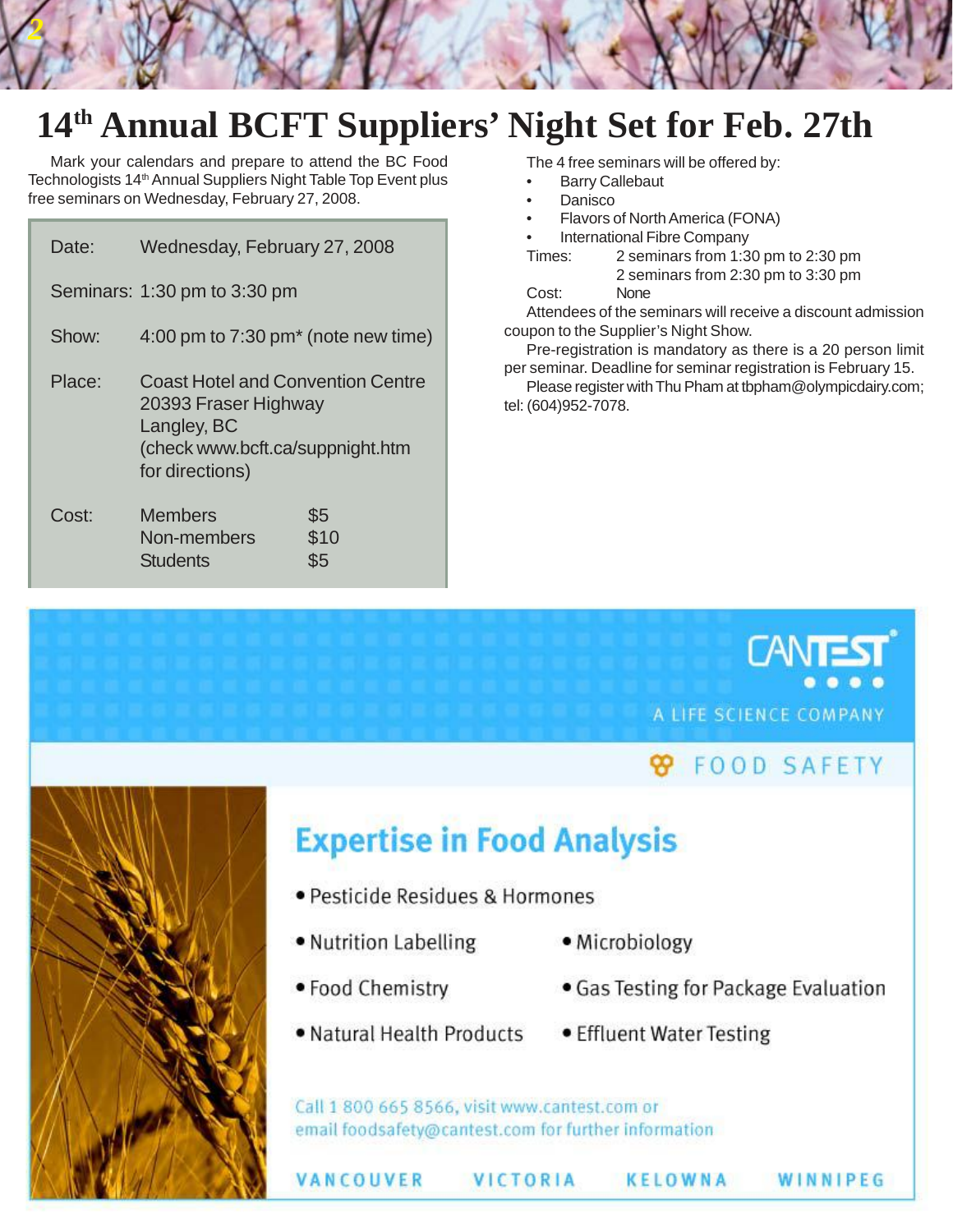### **LIST OF SUPPLIERS ATTENDING SUPPLIERS NIGHT**

3M Canada Company **Edlong Dairy Flavors** Flavors Nealanders ACCE Elite Spice Elite Spice Nitta Gelatin Canada ACH Embassy Flavours Ltd. Novel Ingredient Services Activ International ENRECO, Inc. Ocean Cliff Corporation Adams Labels Environmental Micro Analysis, Inc Ohaus Corporation Advanced Biotech **First Choice Ingredients CHLY/Provesta** OHLY/Provesta Agilex Flavors & Fragrances Inc. Flavor & Fragrance Specialties ComegaPure Agropur **Flavor Dynamics, Inc.** Company **Company** Flavor Dynamics, Inc. **Agropur** Company Ajinomoto Food Ingredients **Flavor Producers** Flavor Producers **Flavors** OSF Flavors American Fruits & Flavors The State of Tool All International Canada ULC The Ottens Flavors Anachemia Science **Fortitech, Inc.** Pacific Coast Chemicals Construction of the Fortitech, Inc. Ariake U.S.A., Inc. **Ful-Flav-R Food Products** Parmalat Arro Corporation **G. C. Hahn & CO. USA, Inc.** Penford Food Ingredients Barry Callebaut **Glanbia Nutritionals Glanbia Nutritionals PGP** International Bell Flavors & Frangrances **GNT USA, Inc.** Pocantico Resources Inc. Pocantico Resources Inc. Blommer Chocolate Gold Coast Ingredients Quadra Chemicals Limited Brenntag Canada Inc **GTC Nutrition** GTC Nutrition **GTC Nutrition** Cuali Tech, Inc. Briess Ingredients **Herbstreith & Fox Inc.** Revenue Services Group British Canadian Importers **Exercise Constructs** Hilmar Ingredients **Riviana Foods Inc. Riviana Foods Inc.** Cambrian Chemicals Inc. The Chemicals Inc. And Hollimex Products and Rousselot Inc. Canada Colors and Chemicals **Horizon Milling, LLC** Savoury Systems International, Inc. Cantest Ltd. **I.G. MicroMed Environmental Inc.** Seltzer Ingredients Cargill Cocoa & Chocolate **ICL Performance Products** Sensient Colors Canada Ltd. Cargill Corning Mill Division **Ingredients International** Sensient Flavors Canada Inc. Cargill Flavor Systems **Innovation Diagnostics** SGS Canada Inc Cargill Health & Nutrition **Interhealth Interhealth Interhealth** Silesia Flavors Inc. Carmi Flavors International Bakers Services, Inc. SPI Group Cedarome Canada Inc. **International Dehydrated Foods, Inc.** SunOpta Grains & Foods Group Chaucer Foods, LLC **International Fiber Corporation** SunOpta Ingredients Chemroy Canada Inc. (Food Ingredient Div.) International Specialty Products Symrise Inc. Clasen **Clasen** Clasen Clasen Clasen Clasen Clasen Clasen Clasen Clasen Clasen Clasen Clasen Clasen Clasen Clasen Clasen Clasen Clasen Clasen Clasen Clasen Clasen Clasen Clasen Clasen Clasen Clasen Clasen Clasen Clasen Cla Cole-Parmer Canada Inc **Kerry Ingredients Canada** The Ingredient Company CPE Systems Inc **CPE Systems** Inc **CPE Systems** Inc Danisco Canada Inc Lallemand Bio-Ingredients TIC Gums David Michael & Co., Inc. The Mastertaste Co., Inc. Mastertaste Co., Inc. 2012 11:30 Mastertaste Co., Inc. 2012 Dealers Ingredients Inc. Matsutani America Univar Canada Dempsey Corporation N2 Ingredients Inc. Virginia Dare Denomega Nutritional Oils National Starch Food Innovation VJI: Natural Ingredient Solutions Domino Specialty Ingredients **National Sunflower Association** Yamasa Corporation U.S.A.

*3*

Ecom Corporation Naturex Zep Sales and Service





6932 Greenwood Street Burnaby, British Columbia Canada V5A 1X8

**Gordon Groundwater**

**Tel: 604-681-3554 Fax: 604-681-0567 email: ggroundwater@bcimporters.net**

**Sandy Conroy** Sales Representative Food and Pharmaceuticals

**Univar Canada Ltd.** 9800 Van Horne Way Richmond, BC V6X 1W5



Tel 604 273 1441 Cell 604 813 9996 Fax 604 231 5294 TF 1 800 663 9628 (BC Only) sandy.conroy@univarcanada.com www.univarcanada.com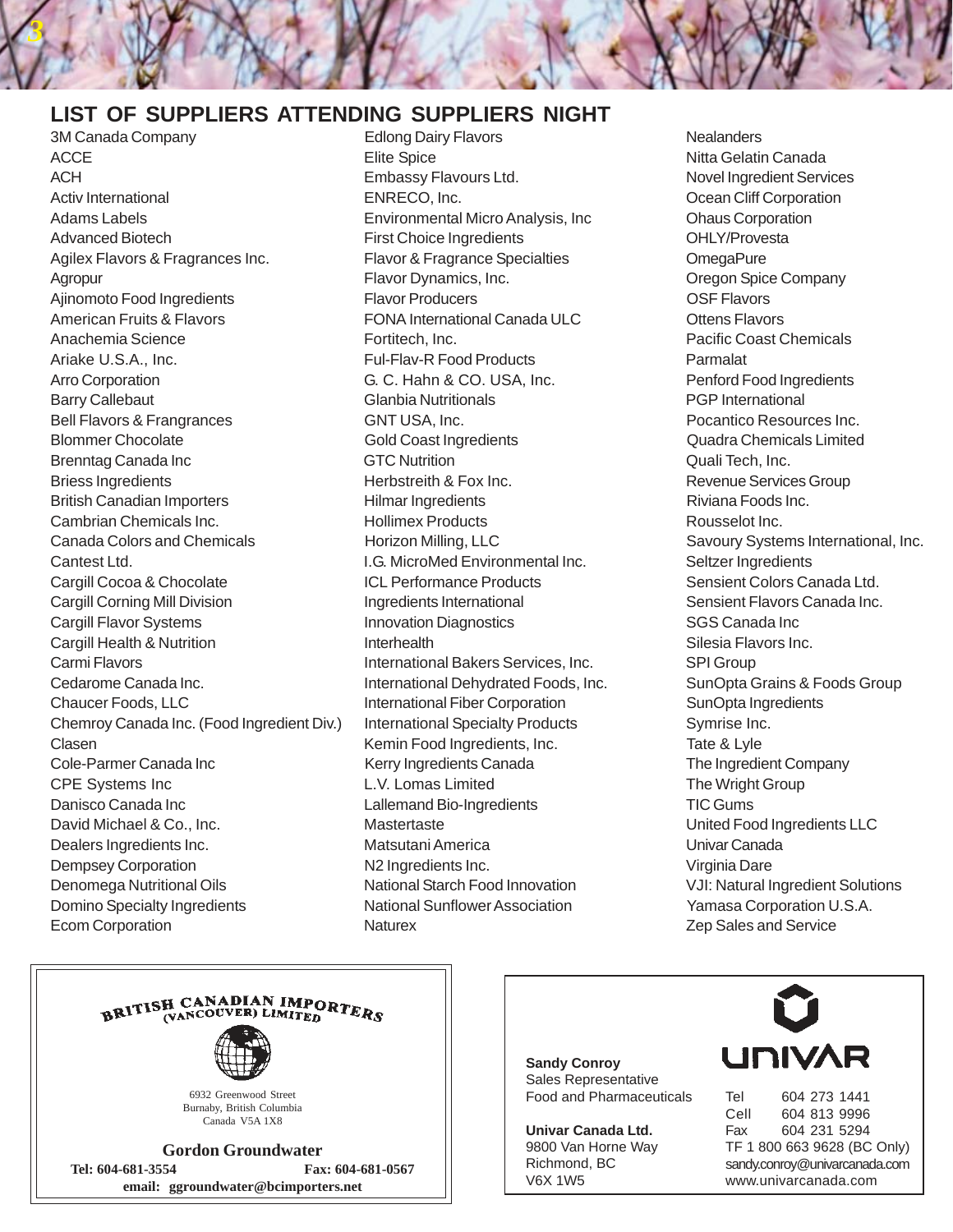# *Honour BC's Best Through the CIFST Awards!*

BCFT members who belong to CIFST (the Canadian Institute of Food Science and Technology) are eligible for a wide number of awards offered through CIFST. These annual awards have been designed to recognize the "endeavours and contributions of members to CIFST and the food industry".

Awards for which nominations are currently being accepted include:

· Institute Award, for outstanding contribution to CIFST

*4*

- W.J. Eva Award, recognizing outstanding research
- Gordon Royal Maybee Award, recognizing an outstanding applied development by a Canadian company or institution
- Emeritus Membership, bestowed upon someone who has retired and has contributed meritorious service to the food industry and institute throughout their career
- Food Industry CEO of the Year Award, for a CEO of a company that has made an outstanding contribution to the Canadian food industry
- Food Production Award, for outstanding contribution by QA or QC management personnel with a minimum of 10 years of experience
- Food Development Award, for outstanding contribution in the area of product development
- Food Marketing Award, for outstanding contribution of marketing of finished food products
- · CIFST Fellowship, for outstanding and distinguished accomplishment as measured by extraordinary performance in the field of food science and technology.

More detailed descriptions and nomination forms can be found at https://secure.cifst.ca/default.asp?id=855. A list of past recipients is available at https://secure.cifst.ca/ default.asp?id=953.

Deadline for all nominations is *March 8*. Nominations can be submitted by individual CIFST members, or by our regional section. If you wish to have the nomination submitted by BCFT, please have suggested names to Anne McCannel (anne\_mccannel@bcit.ca) by February 1, so that potential nominees can be discussed at the next BCFT executive meeting.

It's always great to have our members recognized through these national awards.

If you have any questions, feel free to contact Anne McCannel at 604-432-8269.

# **BCFT Annual Golf Tournament and Banquet**

BCFT invites you to the annual golf tournament and banquet to be held at Country Meadows Golf and Country Club in Richmond, on Friday May 9, 2008. The BCFT social event of the year will include golf, dinner and door prizes. Guests are welcome.

Country Meadows is an 18 hole executive style course. The course challenges the highest skill levels of the game without intimidating the beginner golfer. The event is designed as a "Texas Scramble" (best ball), so we play on teams or four. All levels of players are welcome. The first tee time is 1:04 pm. It is requested that you arrive 30 minutes prior to your scheduled tee time. Standard golf attire is required, and club and pull cart rental is available for an additional fee.

Banquet dinner will be steak or salmon.

Registration for golf and/or banquet is April 15, 2008. Please contact Sandy Conroy at sandy.conroy@univarcanada.ca. **There will be no registration at the door**.

> **Nancy Metcalfe** Senior Account Representative Microbiology Products

3M

#### **3M Canada Company**

804 Carleton Court, Annacis Island New Westminster, BC V3M 3M1 800 265 1840 Voicemail 7423 800 452 8003 Fax

nametcalfe@mmm.com

As always, please participate in the opportunity to promote your business and products. Donations for the door prize gala are always greatly appreciated. If you wish to donate, please contact Nancy Ross at info@foodquality.ca.

Please come out and enjoy good food in the company of fellow food technologists.

**Costs**: For golf only - \$45.00

For banquet only: \$20 for students \$35 for BCFT members \$50 for non-members

Cut off date for registration is April 15, 2008.

Payment due on April 28, 2008.

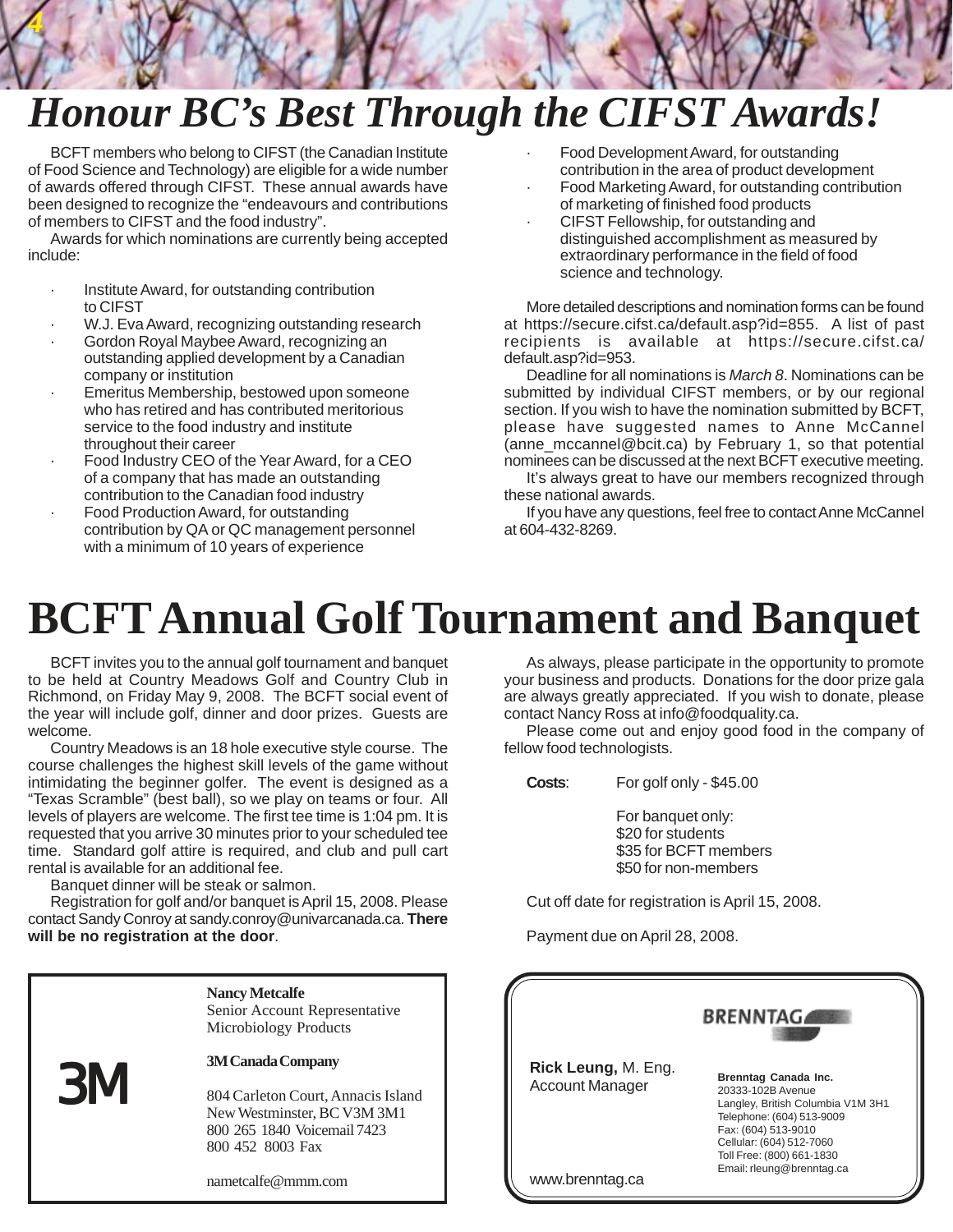# *Think about advertising in Tech Talk*

**You can't afford to miss this opportunity to advertise with us**.

*5*

**"Tech Talk"** is published approximately nine times a year by the **British Columbia Food Technologists Association (BCFT)**. As the official publication of the association, Tech Talk reaches the local audience of individuals in the Food Science and Technology profession - your ad in Tech Talk will keep you on top of our readership of over 300 individuals.

For complete details on placing your ad in Tech Talk, contact Nilmini Wijewickreme, CanTest Ltd., 4606 Canada Way, Burnaby, BC, V5G 1K5. Tel: 604-734-7276; Fax: 604-731-2386; E-mail: anilmini@cantest.com.

We accept either a type written, clear, ready-to-print copy of your ad in PDF or TIFF format in color or black and white, or a hard copy of business cards.

### **PRICING INFORMATION FOR ADVERTISING IN TECH TALK**

| Business card (4" x 2")                | \$30  |  |  |
|----------------------------------------|-------|--|--|
| Page Sponsor (8" x 2")                 | \$50  |  |  |
| 1/4 Page Sponsor (4" x 5")             | \$60  |  |  |
| 1/2 Page Sponsor (4" x 10") \$90       |       |  |  |
| Full Page Sponsor (8" x 10")           | \$150 |  |  |
| zized auzzi 190 no are hategihai zate? |       |  |  |

(Rates indicated are on per issue basis. \**Discounts up to 10% are available for advertising in multiple issues*\*).





**Consumer Testings Services** Agri-Food Laboratories

SGS Canada Inc. 50-655 W. Kent Avenue N. Vancouver, BC V6P 6T7 www.ca.sgs.com

**t** (604) 324-1166 1-877-728-1188

**f** (604) 324-1177

**e** ron.kuriyeath@sgs.com